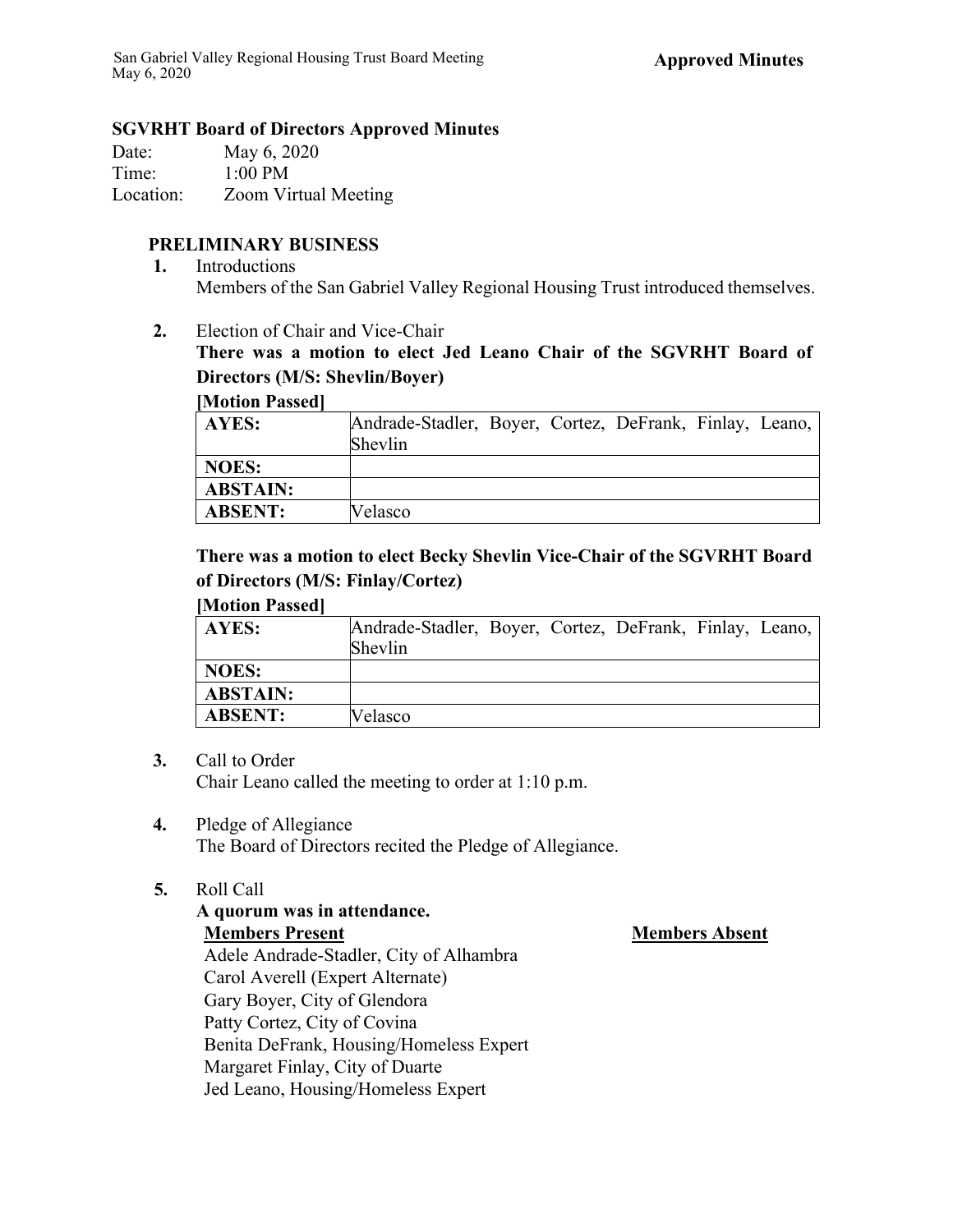Becky Shevlin, City of Monrovia Jerry Velasco, City of El Monte (arrived at 1:15 PM) Staff M. Creter, Executive Director, SGVCOG C. Sims, SGVCOG D. DeBerry, General Counsel, SGVCOG

**6.** Public Comment

The following public comment was submitted by Chris Bloom, from Jamboree Housing.

Jamboree is an award-winning, mission-driven nonprofit community development organization with properties throughout California. Jamboree has engaged in dozens of successful cross-sector partnerships to develop more than 9,000 units of affordable housing. As one of the top 10 nonprofit affordable housing developers in the nation, Jamboree develops, acquires, renovates, and manages affordable rental housing, delivering a range of supportive housing options for families, seniors, veterans, and previously homeless.

We have been working with the City of Pomona for nearly three years to develop an exciting project in the downtown. Our project is shovel ready and anticipate breaking ground as early as second quarter next year should we be able to secure much needed additional gap funding to be competitive for the tax credits application due on July 1, 2020. We hope to present you with an opportunity to partner with us on the project at the Board meeting next month.

Chris Bloom will serve as Jamboree's point of contact for this project and can be reached at cbloom@jamboreehousing.com or 949.214.2331. We look forward to discussing this exciting opportunity with you.

**7.** Changes to Agenda Order

There were no changes to the agenda order.

# **PRESENTATIONS**

- **8.** Overview of the San Gabriel Valley Regional Housing Trust Staff provided an overview of the San Gabriel Valley Regional Housing Trust.
- **9.** Regional Housing Trust Staffing

Staff provided a report on the proposal to provide staffing for the Regional Housing Trust. Staff's recommendation was to contract with the San Gabriel Valley Council of Governments. Chair Leano agreed that his City Attorney could review and negotiate the Agreement on behalf of the SGVRHT.

**There was a motion to authorize the City Attorney from the City of Claremont to negotiate an Agreement with the San Gabriel Valley Council of Governments for consideration of the SGVRHT Board of Directors (M/S: Cortez/Boyer).**